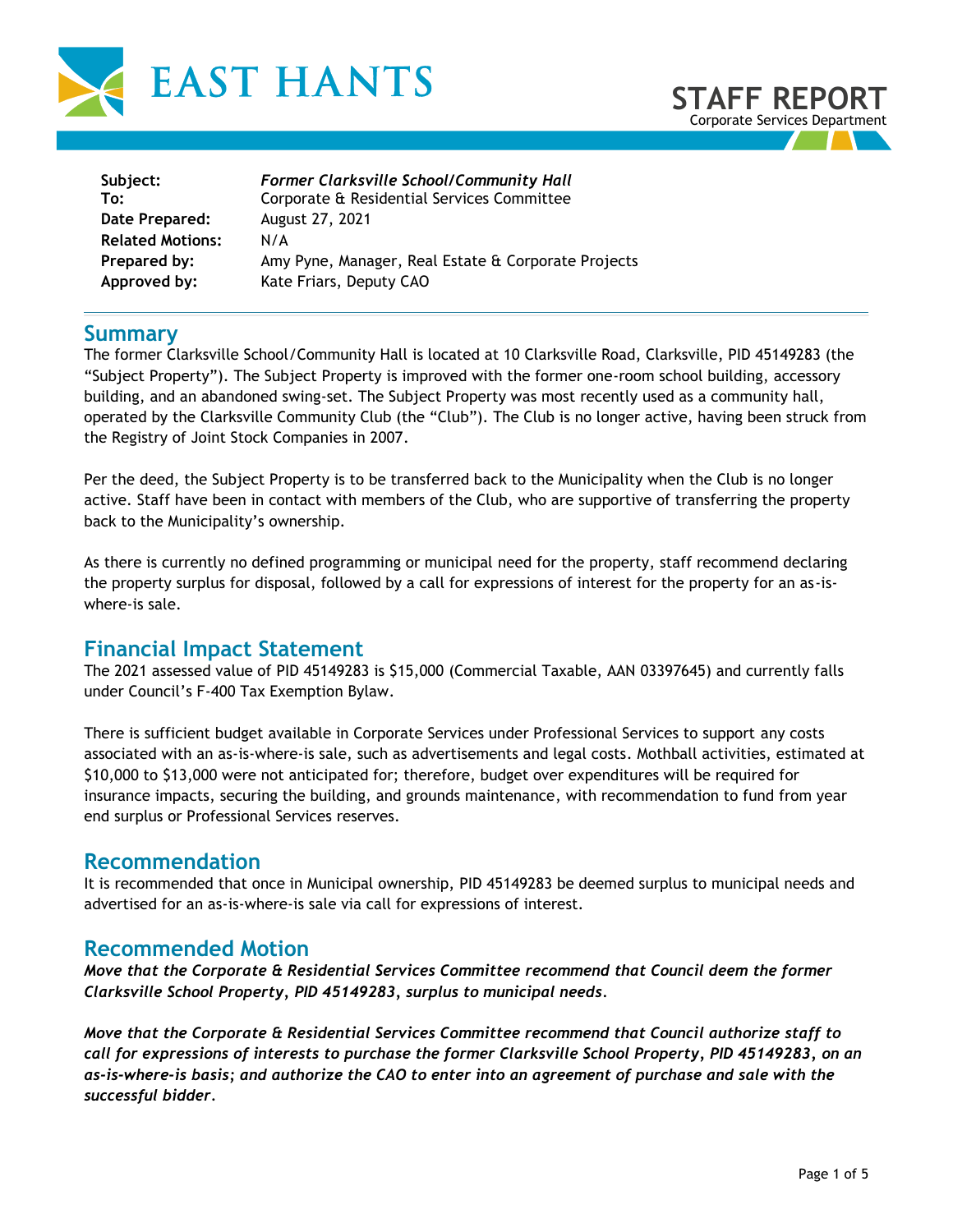*Move that any costs incurred for required mothball activities be funded through year end surplus or Professional Services Reserves up to an amount of \$13,000.*

# **Background**

### Property Overview

The former Clarksville School/Community Hall is located at 10 Clarksville Road, Clarksville, PID 45149283 (the "Subject Property"), at the intersection of Hwy 236 and Clarksville Road. It is approximately 1 acre in size and is in the currently unplanned area. It is improved with the former one-room school building, accessory building, and an abandoned swing-set.



### History of Ownership & Use

In July 2020, a resident inquiry into the property triggered staff to review the property's history. The following site history is derived from review of legal title, Municipal records, and records provided by members of the Clarksville Community Club (newspaper articles, club meeting minutes & by-laws, photos etc.).

The Subject Property was deeded to the Trustees of School Section No. 5 in 1911. A 1991 Weekly Press article indicates the school building was built in 1913 and suggests the building last saw use as a school between 1955 and 1960. There is no deed out of the Trustees; however, legal counsel has confirmed that the Subject Property was vested to the Municipality under Section 217 of the Municipal Act of 1954, which vested all property owned by trustees of rural school sections in their respective municipalities.

Records show that in September 1963, the Municipality leased the Subject Property to the Clarksville Community Club for the purpose of a community hall. In October 1989, community members requested a change in executive of the Clarksville Community Club (the "Trustees"). Under the Trustees, the 'new' Clarksville Community Club (the "Club") was incorporated in March 1990 as a Society under the Societies Act.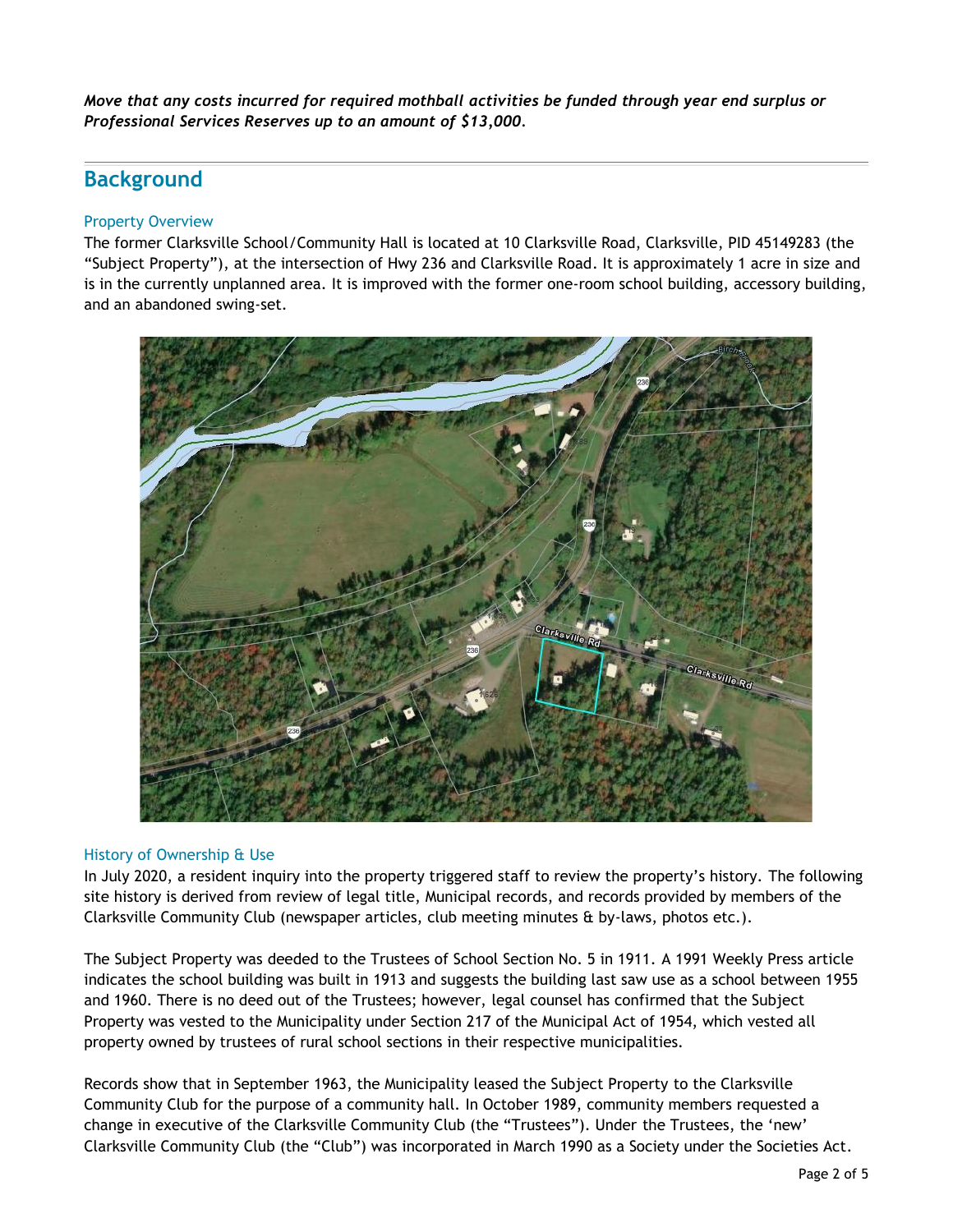In June 1990, the Club sent a letter to the Municipality requesting to purchase the Subject Property. At the August 1990 Council meeting, it was passed to turn the property over to the Club for \$1.00, with a buy-back clause should the Club no longer operate. In October 1991, the Subject Property was conveyed to the Trustees of the Clarksville Community Hall, in line with Council direction.

In March 1995, the Club defaulted with the Registry of Joint Stock Companies; it was struck from the register in 2007. Club records indicate that community members tried to continue the Club's operations into the late 1990s and early 2000s, with no records dated beyond 2004.

Staff have been in discussion with two community club members: Carol Wells, a member of the Club, who provided staff with a number of historical records and access to tour the property, and Elaine Winchcombe, who has confirmed that she is the remaining surviving Trustee of the Club.

#### Current Condition

Staff toured the site on August 16, 2021. Staff were able to walk the property and enter the former school building, but were unable to access the accessory building. Findings of the visual inspection are included in the photos and Inspection Report included as appendices.

The property has no power; the state of the septic system and well remain undetermined. Generally, interior finishes have been impacted by water damage, with evidence of suspect mould. The roof requires replacement, as does the front entrance landing, stairs and ramp. The windows appear to be in fair to good condition; however, the wood cladding requires maintenance. The foundation also has cracks and misalignment requiring attention.

If there is a desire to keep the building, rehabilitation activities should occur in the short-term; significant work would be required to bring the building up to occupancy standards.

### Land Transfer

As the Club is no longer active, per the 1991 deed, the Subject Property is to be transferred back to the Municipality.

A surviving trustee of the Club is required to execute a deed back to East Hants. Elaine Winchcombe has agreed to support whatever is required to turn the property back to East Hants.

Staff anticipate the deed transfer will be complete before the end of 2021. There have been no discussions with community members as to what the future of the property will be once transferred to the Municipality.

### **Discussion**

East Hants has the option to maintain the Subject Property in municipal inventory, or can proceed with disposing the Subject Property following the Disposal of Surplus Property Policy.

#### Surplus for Disposal

As there is currently no defined programming or municipal need for the property, staff recommend declaring the property surplus for disposal and calling for expressions of interest to purchase the property as-is-where-is. The CAO would enter into an agreement of purchase and sale with the successful bidder. Should there be no expressions of interest received, staff would return to Council to discuss further option(s).

There is sufficient budget available in Corporate Services under Professional Services to support costs associated with an as-is-where-is sale, such as advertisements and legal costs.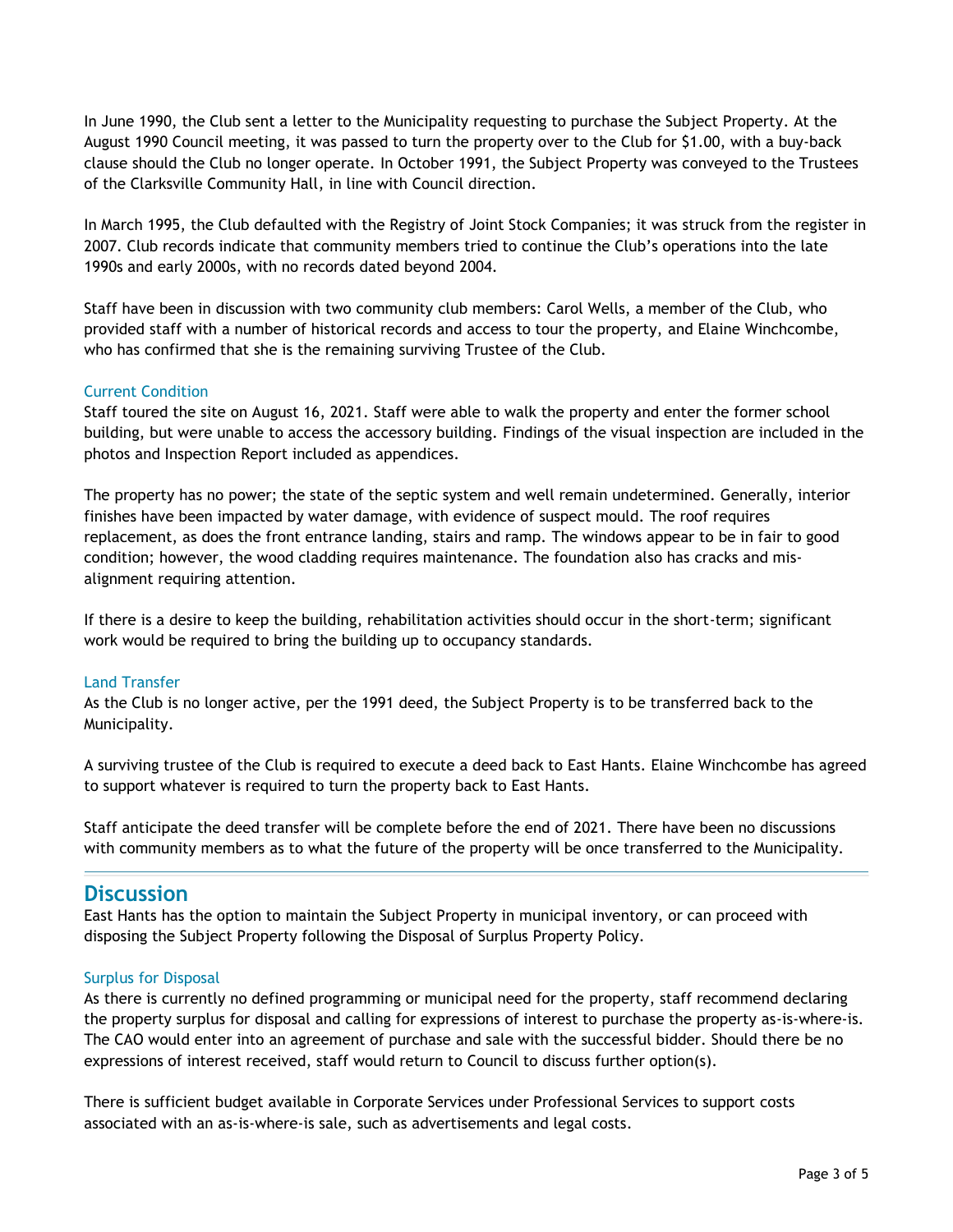#### Mothball the Property

Recognizing that it may take many months to move through the expression of interest process and secure a purchaser, staff recommend mothballing the property to address safety concerns, mitigate trespassing, and prevent further degradation in the interim. There are activities that will require immediate attention and resourcing, including those outlined below:

| <b>Mothball Activity</b>                                        |        | <b>Resource Requirements</b> |
|-----------------------------------------------------------------|--------|------------------------------|
| Add Property to Insurance Policy (Annual re-occurring cost)     |        | \$2,500 to \$5,000           |
| Secure Building (Doors, Tarp Roof, Block Secure Door & Landing) |        | \$5,000                      |
| Grounds Maintenance (Annual re-occurring cost)                  |        | \$2,500 to \$3,000           |
|                                                                 | Total: | $$10,000$ to $$13,000$       |

Note: the mothballing costs are estimates to insure and secure the building and to mitigate further degradation. The scope of mothballing does not include activities or costs for rehabilitating the building.

As the above mothball activities were not anticipated as part of 2021/2022 budget, budget over expenditures will be required for insurance impacts, securing the building, and grounds maintenance

## **Alternatives**

### Alternative 1: Demolish Building & Maintain Property in Inventory as Open Space

This option would see the demolition and naturalization of existing structures, with the property maintained in municipal inventory as open space.

Should Council desire this alternative option, staff would retain quotes for demolition. Staff anticipate the cost to be approximately \$15,000-\$25,000 to complete a scope consisting of a pre-demolition hazardous materials investigation, demolition and naturalization, and decommissioning of well and septic, as needed.

As this was not anticipated as part of 2020/21 budget planning, staff would bring forward under the 2021/22 budget.

The Subject Property would also need to be added to the insurance policy and grounds maintenance program, with anticipated annual costs of \$5,000 to \$8,000.

### Alternative 2: Dispose of Subject Property via Alternative Method

This option would see the property declared surplus to municipal needs and disposed of following alternative methods under the Disposal of Surplus Property Policy. Methods alternative to call for expressions of interest include:

2.a) Public Auction:

- Advertise and hold a public auction
- Council sets minimum price

2.b) Sale by Listing Agent:

- List with a real estate agent (commission)
- Obtain market value